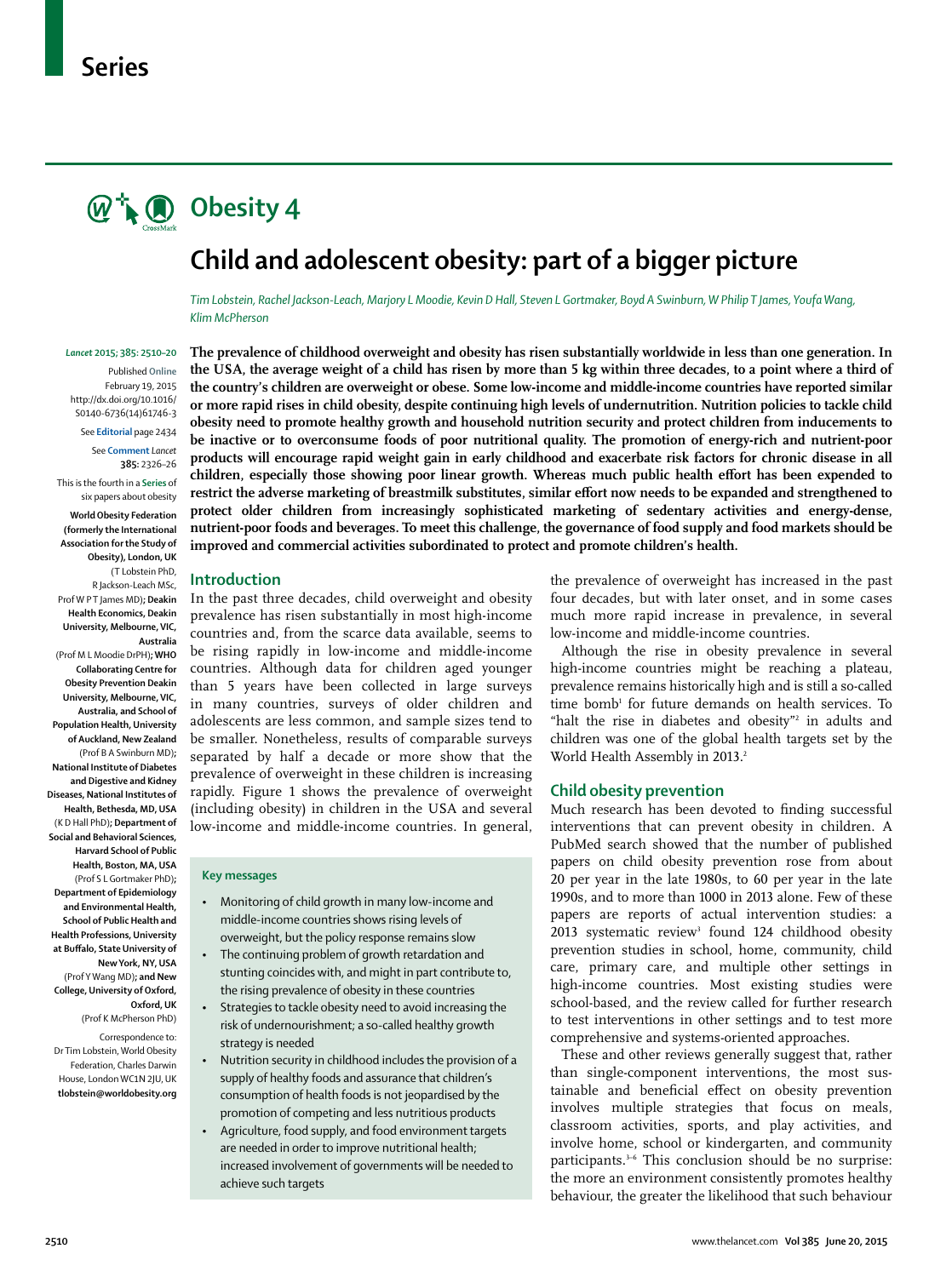will occur. However, reviewers also warn that interventions might not translate from one environment to another or across culturally diverse groups, and inequalities in outcomes might widen the existing differences in health status.<sup>7,8</sup> Furthermore, as pointed out by Huang and colleagues<sup>9</sup> in this Series, both a strengthened evidence base for community interventions at the local and intermediate levels (in towns and cities) and an analysis of the effectiveness of activities that empower communities to build health-promoting communities are needed.9

Notably, most intervention studies have been done in Asia, Australia, Europe, or North America, and the most common settings for controlled interventions are in schools where the experimental designs can ensure a degree of scientific validity to the results. However, this focus on schools creates a strong settings bias in the scientific literature.<sup>10</sup> Additionally, the scarcity of well documented, effective interventions in low-income and middle-income countries creates a substantial limitation to the evidence.

From a policy-making perspective, the dearth of societal policies for childhood obesity prevention is noticeable, and corresponding assessment of such interventions in the literature is absent. Furthermore, of all reported intervention studies, only a few studies describe the probable costs of scaling up the intervention, despite such costs being a key issue for policy makers seeking policies and programmes to prevent child obesity.

## **Cost-effectiveness of child obesity prevention**

The question of costs, or value for money, in obesity prevention is particularly relevant to policy makers and service providers concerned with the best use of resources,11 and cost estimates should be reported from intervention trials routinely. Only a few studies have estimated the likely cost-effectiveness (ie, the costs regarded acceptable for the benefits gained) of an intervention, perhaps in part because of the small number of obesity interventions for which there is strong evidence of effectiveness, and in part because of the complexity of the assumptions and associated uncertainty in translating behaviour change into improved body-mass index (BMI) and BMI into disability-adjusted life-years (DALYs) or other long-term health benefits for which costs can be assessed.<sup>12</sup>

Studies providing economic assessment were identified from several recent reviews of childhood obesity interventions13–16 and are listed in the table. Of the 21 economically assessed interventions, six are based in clinical settings with children who are already overweight or obese. Of the remaining interventions, most are focused on school, after-school, or school-community settings, targeting younger (pre-teenage) children. Only one population-wide policy intervention, which reduced television advertisement of unhealthy food for children, is



*Figure 1:* **Prevalence trends for child overweight and obesity in the USA and eight low-income and middle-income countries**

Source: World Obesity Federation, collated from published sources. Further details in appendix. Measurements of body-mass index are based on professionally measured heights and weights.

included, and this intervention could potentially affect all children, irrespective of age, gender, or social class and could promote long-term sustainability.17 This intervention and five of the community-based, non-clinical interventions were judged dominant, in that they would result in both health gains and real cost savings to health services or society. 12 other interventions (including seven school-based interventions) were cost effective or deemed as probably cost effective. No cost estimates are available for built environment or town planning interventions, such as safety of neighbourhoods or provision of cycle lanes, although these probably have wider health benefits across a community.

The investigators of the studies listed in the table estimated the effects of reduced child obesity rates on adult diseases. They did not consider the health benefits that might arise (eg, from increased physical activity or healthy eating) when there is no effect on obesity, and they generally did not include any effect on comorbidities that occur in childhood and adolescence (eg, gastrointestinal, endocrine, or orthopaedic disorders)<sup>33</sup> because of the scarcity of reliable epidemiological evidence.<sup>34</sup> Furthermore, relative to healthy peers, children who are overweight and obese have significantly lower mean scores of quality of life<sup>35,36</sup> and experience a higher degree of social discrimination, which is often associated with poor self-esteem and depression, and, in turn, lower academic achievement and lower economic productivity.<sup>37</sup> The methods for translating lost quality of life during childhood into economic evaluations warrant further attention because this will undoubtedly strengthen the economic arguments for intervention. Micromodelling of the effects of intervention could provide a metric for long-term comparisons.<sup>38</sup>

In summary, the need for action on childhood obesity is supported by strong evidence, and sufficient evidence and logic exists to conclude that all childhood settings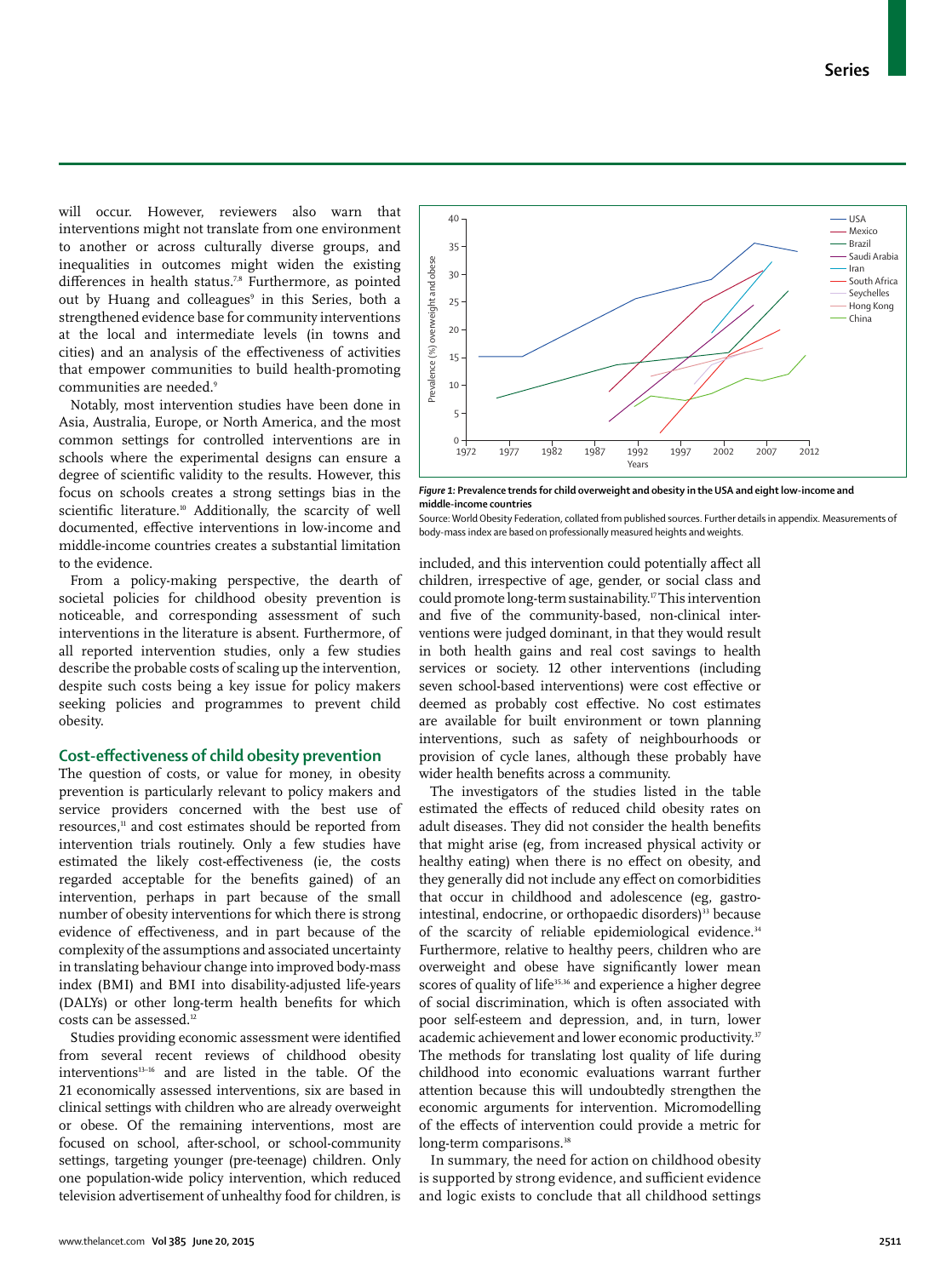|                                                                                   | Country     | Setting                 | <b>Target population</b>                                  | <b>Time horizon</b>                                                   | Measure of health gain                                                              | Reference                                        |
|-----------------------------------------------------------------------------------|-------------|-------------------------|-----------------------------------------------------------|-----------------------------------------------------------------------|-------------------------------------------------------------------------------------|--------------------------------------------------|
| Dominant (positive financial benefit and health gain)                             |             |                         |                                                           |                                                                       |                                                                                     |                                                  |
| Reduction of advertising of junk food                                             | Australia   | Media                   | Children 0-14 years                                       | 1 year intervention, life-time<br>modelling                           | Dominant (health gains and<br>financial gains)                                      | Magnus et al 2009 <sup>17</sup>                  |
| Education programme to reduce sugar Australia<br>sweetened drink consumption      |             | School                  | Primary school children<br>7-11 years                     | 1 year intervention, life-time<br>modelling                           | Dominant                                                                            | Victoria Dept of<br>Human Services <sup>18</sup> |
| Multifaceted targeted programme                                                   | Australia   | School                  | Overweight or obese primary<br>school children 7-10 years | 1 year intervention, life-time<br>modelling                           | Dominant                                                                            | Victoria Dept of<br>Human Services <sup>18</sup> |
| Multifaceted programme including<br>nutrition and physical activity               | Australia   | School                  | Primary school children 6 years                           | 1 year intervention, life-time<br>modelling                           | Dominant                                                                            | Victoria Dept of<br>Human Services <sup>18</sup> |
| Education programme to reduce<br>television viewing                               | Australia   | School                  | Primary school children<br>8-10 years                     | 1 year intervention, life-time<br>modelling                           | Dominant                                                                            | Victoria Dept of<br>Human Services <sup>18</sup> |
| Family-targeted programme                                                         | Australia   | Clinical                | Obese children 10-11 years                                | 1 year intervention, life-time<br>modelling                           | Dominant                                                                            | Victoria Dept of<br>Human Services <sup>18</sup> |
| Likely to be cost effective (financial costs are worthwhile for the health gains) |             |                         |                                                           |                                                                       |                                                                                     |                                                  |
| Medical College of Georgia FitKid<br>project                                      | <b>USA</b>  | School (after<br>hours) | 3rd grade students                                        | 1 year                                                                | US\$317 per 0.76% reduction in<br>body fat                                          | Wang et al 2008 <sup>19</sup>                    |
| Be Active Eat Well multifaceted<br>community based programme                      | Australia   | School                  | Primary school children<br>5-12 years                     | 3 year intervention, life time<br>modelling                           | Net cost per DALY saved<br>AU\$29798                                                | Moodie et al 2013b <sup>20</sup>                 |
| APPLE multifaceted school-based<br>programme                                      | New Zealand | School                  | Primary school children<br>5-12 years                     | 4 years                                                               | NZ\$664-1708 per kg of weight<br>gain prevented                                     | McAuley et al 2010 <sup>21</sup>                 |
| Multifaceted programme excluding<br>nutrition and physical activity               | Australia   | School                  | Primary school children 6 years                           | 1 year intervention, life-time<br>modelling                           | AU\$21300 per DALY saved                                                            | Victoria Dept of<br>Human Services <sup>18</sup> |
| Cuenca Study-school-based physical<br>activity programme                          | Spain       | School                  | Primary school children<br>9-10 years old                 | 8 months                                                              | €500 saved per 1% decrease in<br>triceps skinfold thickness                         | Martinez et al 2011 <sup>22</sup>                |
| Coordinated Approach to Child Health<br>(CATCH)                                   | <b>USA</b>  | School                  | Children 8-11 years                                       | 3 year intervention,<br>modelling up to age 64 years                  | US\$900 per QALY saved                                                              | Brown et al 2007 <sup>23</sup>                   |
| Planet Health                                                                     | <b>USA</b>  | School                  | Children 11-14 years                                      | 2 school-years intervention,<br>modelled to age 65 years              | US\$4035 per QALY saved                                                             | Wang et al 2003 <sup>24</sup>                    |
| Family-based group treatment                                                      | Finland     | Clinical                | Obese children 7-9 years                                  | 6 months                                                              | €53 per 1% decrease in weight<br>for height                                         | Kalavainen et al<br>2009 <sup>25</sup>           |
| Laparoscopic adjustable gastric<br>banding                                        | Australia   | Clinical                | Severely obese adolescents<br>14-19 years                 | 1 year intervention, life-time<br>modelling                           | AU\$4400 per DALY saved                                                             | Ananthapavan et al<br>2010 <sup>26</sup>         |
| Family-based GP mediated<br>programme                                             | Australia   | Clinical                | Overweight or moderately<br>obese children 10-11 years    | 1 year intervention, life-time<br>modelling                           | AU\$4700 per DALY saved                                                             | Moodie et al 2008 <sup>27</sup>                  |
| RCT-evaluated lifestyle interventions<br>to treat overweight and obesity          | UK          | Clinical                | Obese children 10-11 years                                | 1 year intervention, life-time<br>modelling                           | £13589 per life-year gained                                                         | Hollingworth et al<br>2012 <sup>28</sup>         |
| Family-based group treatment                                                      | Canada      | Clinical                | Children 8-12 years                                       | 20 weeks intervention                                                 | Group treatment gave 14%<br>reduction in overweight<br>prevalence per \$1000 spent. | Goldfield et al 2001 <sup>29</sup>               |
| Unlikely to be cost effective                                                     |             |                         |                                                           |                                                                       |                                                                                     |                                                  |
| Active after-school communities<br>programmeme                                    | Australia   | School (after<br>hours) | Primary school children<br>5-11 years                     | 1 year intervention, life-time<br>modelling                           | AU\$82000 per DALY saved                                                            | Moodie et al 2010 <sup>30</sup>                  |
| TravelSMART schools                                                               | Australia   | Neighbourhood           | Primary school children<br>10-11 years                    | 1 year intervention, life-time<br>modelling                           | AU\$117000 per DALY saved                                                           | Moodie et al 2011 <sup>31</sup>                  |
| Walking school bus                                                                | Australia   | Neighbourhood           | Primary school children<br>5-7 years                      | 1 year intervention, life-time AU\$760000 per DALY saved<br>modelling |                                                                                     | Moodie et al 2009 <sup>32</sup>                  |

RCT=randomised controlled trial. QALY=quality-adjusted life-year.

*Table:* **Cost-eff ectiveness of childhood obesity prevention interventions**

can contribute to the creation of healthy environments, improved diet and physical activity patterns, and healthy body size; some of these approaches will be highly cost effective.

## **Energy balance in childhood**

A Cochrane systematic review<sup>39</sup> of 55 published interventions to prevent obesity found on average a small but significant (0.5–0.8%) relative reduction in BMI or a 0·2–0·3 kg relative weight reduction during the intervention period (all children are expected to gain weight as they grow, so comparisons must be relative). Whether further relative weight reduction could be achieved by longer interventions is unknown.

How shall such a relative change in weight be assessed, and how large is the achievable magnitude of change (eg, 0·3 kg) compared with the needed magnitude of change? The change needed depends on the target: a reduction of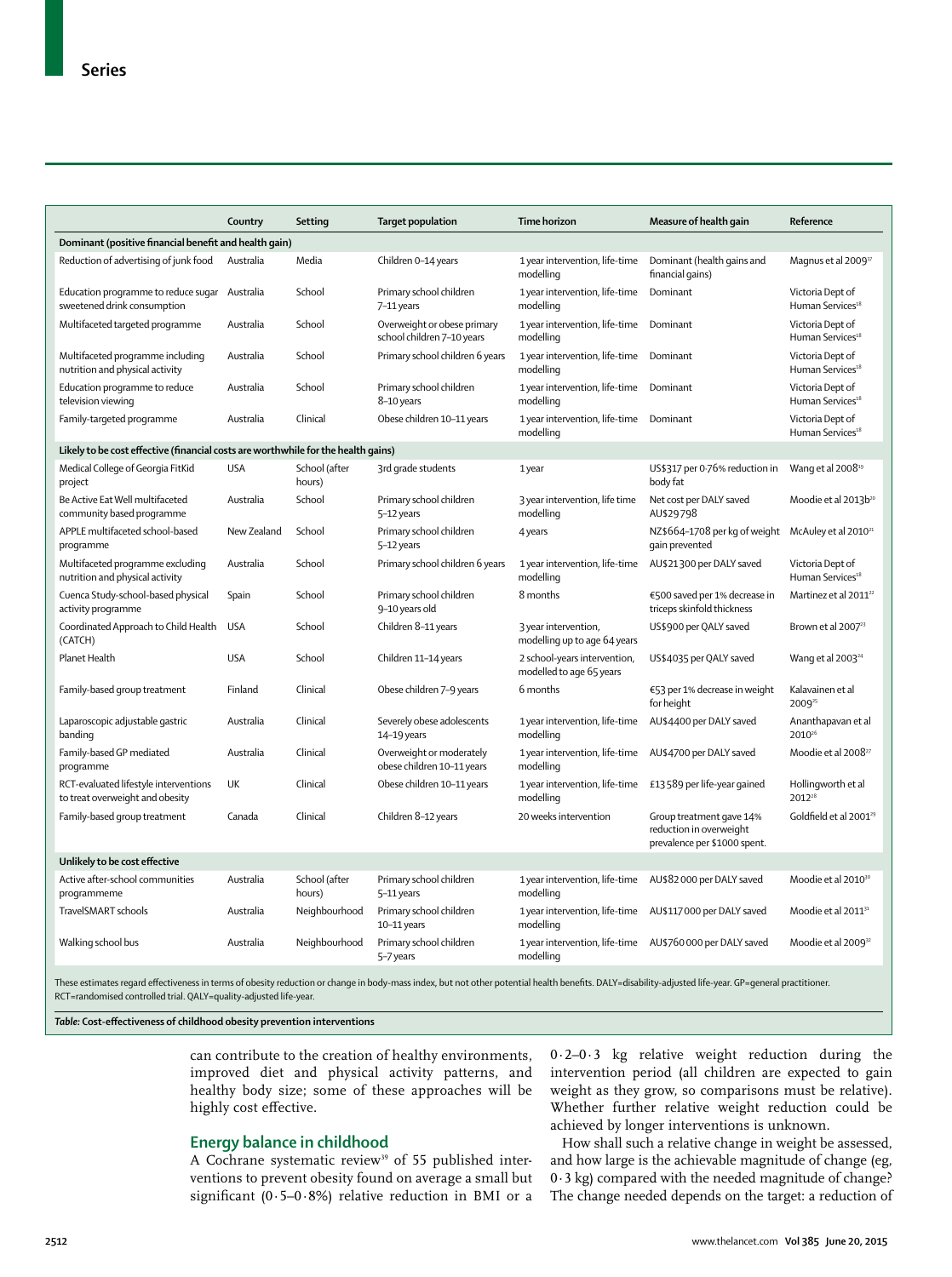bodyweight from present levels to the levels seen in children a generation or more ago is a plausible target, although rather ambitious, and for this change, some relatively simple calculations can be made. Comparison of bodyweights of children in the USA in the 1976–80 Health and Nutrition Examination Survey<sup>40</sup> with those of children in the 2003–06 Health and Nutrition Examination Survey<sup>41</sup> shows an increase of about  $5.3 \text{ kg}$ (varying from about 2 kg in children up to 8 years of age to more than 8 kg in some adolescent age groups). Although an intervention achieving 0·3 kg relative weight reduction can be appreciated as of some value in younger children, a weight reduction of 0·3 kg represents only 3–4% of the average change needed for older children and an even lower percentage if the intervention is targeted at children who are overweight or obese.

Substantial progress has been achieved by Hall and colleagues<sup>42</sup> in quantifying energy balance and bodyweight dynamics in adults, and this work has been used to predict bodyweight and body composition dynamics resulting from interventions in adult populations.43,44 The development of similar quantitative models of bodyweight dynamics in childhood is complicated by the processes of growth and development. A recent model that includes growth and development has been published by Hall and colleagues,45 and can be used to calculate the energy balance dynamics for children. Their formulae can be used to estimate the energy intake change that would lead to a relative change in weight at various ages:

Males (7–18 y): daily kcal per kg= $68-2.5 \times$ Age (y) Females (7–18 y): daily kcal per kg=62 –  $2 \times$  Age (y)

From these formulae, a change in relative weight of 0·3 kg can be estimated to result by decreasing the energy intake by around 10–15 kcal per day. The more ambitious target in the USA of reducing bodyweight similar to those of children in the late 1970s would result from a lower average intake of some 190 kcal per day for girls and 210 kcal per day for boys. For interventions targeted at overweight and obese children, the average reduction of energy intake needs to be much larger than that calculated for the general population. For example, an obese girl 10 years of age and whose bodyweight is 20 kg in excess of the 50th centile is probably consuming some 800 kcal per day more than a healthy weight peer.

The American 2003-06 data<sup>41</sup> were compared with the WHO reference values for child growth.<sup>46</sup> WHO's reference values provide a benchmark for countries that have no historical data of their own. On average, American children were around 4·3 kg heavier than the reference values (appendix). Application of the formulae by Hall and colleagues to these figures gives an estimated energy excess in the range of 160–200 kcal per day in American children compared with WHO's reference values.

The same analysis was done for children surveyed in urban areas in India in 2007.<sup>47</sup> Results of the survey found 18% of girls and 21% of boys to be overweight or obese according to their BMI. Surprisingly, we found an average energy deficit on the basis of the children's median weights for their age, compared with WHO's reference values (appendix). Unlike American children, the Indian children's median weights for age were below the WHO references.

We undertook the same analysis for data from Mexico in  $2000$ ,<sup>48</sup> a time when  $25\%$  of boys and  $28\%$  of girls were reported to be overweight or obese, according to their BMI.<sup>49</sup> Again, we found an average energy deficit on the basis of the children's median weights compared with WHO's reference values. Similar to urban India, the average Mexican child was below a healthy weight for his or her age, despite the widespread prevalence of overweight measured by BMI.

### **Overweight or underheight?**

We were concerned to find such low median bodyweight in samples in which significant proportions of children are reportedly overweight or obese, and therefore took a closer look at the growth patterns among children in the USA, urban India, and Mexico samples, compared with the WHO reference values. Figure 2 shows the age-specific 50th centile for weight, height, and BMI in the surveys sampled in the USA, India, and Mexico, expressed as a difference from the WHO reference values, across the age ranges surveyed. Urban Indian children have height values consistently below the WHO reference throughout childhood (averaging 2·5 cm below reference values), a negative deviation from reference bodyweights (averaging 1·4 kg below reference values) and BMI values slightly above reference values (average 0·04 kg/m² above reference). Data for Mexico show a similar pattern: children's heights are consistently well below the WHO reference values (averaging 6 cm below reference), and their weights are also lower than reference values (averaging 1·4 kg below), yet their BMI values are consistently higher than WHO reference values (averaging  $1.1 \text{ kg/m}^2$  above).

In these cross-sectional surveys, whether differences across age groups are age effects or cohort effects is unclear. Younger cohorts will have been exposed to only the most recent food environments in the rapid economic development and nutrition transition in India and Mexico, whereas their older peers have been exposed to the cumulative effects of changing food environments for a decade or more before the survey. Either way, when discussing overweight and obesity in children (and adults) in low-income and middle-income countries, an See **Online** for appendixapparent increase in prevalence of apparent overweight needs to be recognised as perhaps not entirely due to excess bodyweight per se, but could be confounded by low height for age.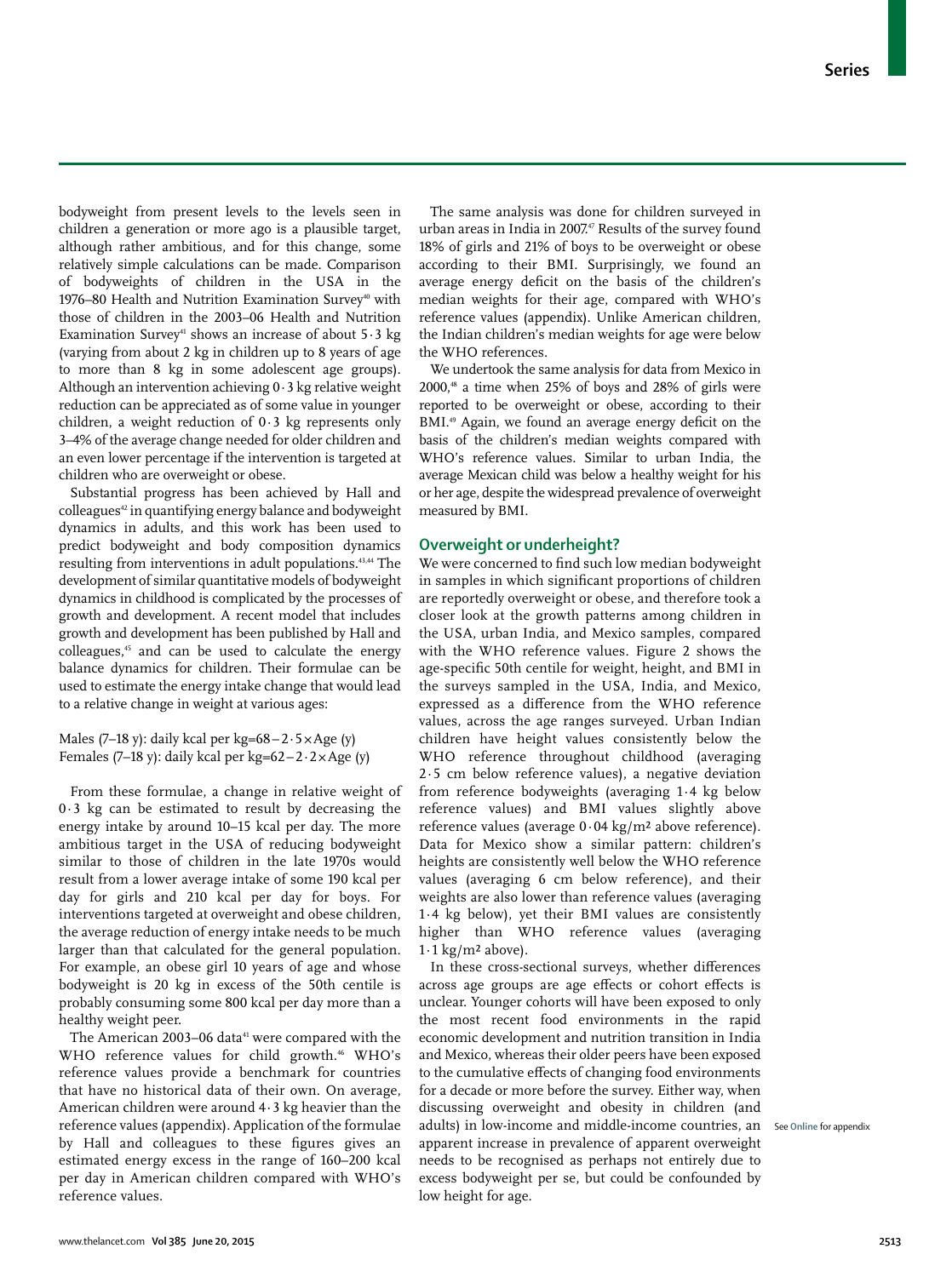

Figure 2: Deviation of height, weight, and body-mass index of children in the USA, urban India, and Mexico from the WHO growth reference values, by age<sup>46</sup> WHO values were sampled at mid-year for whole-year comparisons. WHO weight reference values were calculated from body-mass index values for children older than 10 years. Weight reference values and deviation scores are available in the appendix.

For the **National School Measurement Programme in England** see http://www.hscic. gov.uk/ncmp

We recognise that an analysis of the 50th centile values might not reflect the true nature of the problem. A genuine problem of rising adiposity might exist, which is measured at the upper centiles of bodyweight and not adequately detected at the 50th centile. Simultaneously, a continuing problem of stunting is occurring, albeit not in the same children. More careful analysis of the original data might reveal separate clusters of children, with one cluster overweight and a separate cluster underheight. However, the evidence suggests that the two clusters are not entirely separate: results of a study<sup>50</sup> in Vietnam found that 5% of the overweight children were also stunted, and a study<sup>51</sup> in São Paulo, Brazil, found that 6% of children in low-income urban households showed excess bodyweight associated with stunting and that obesity associated with stunting was more common than obesity without stunting, both in younger children and adolescents. Similarly, results of a study<sup>52</sup> of young children in urban areas of the Cape Peninsula, South Africa, found coexisting growth retardation and emergent obesity, and the investigators suggested that the community had moved from undernutrition to overnutrition without having achieved optimum nutritional status.

The coexistence of underheight and stunting with overweight and obesity is found not only in low-income and middle-income countries. The National School Measurement Programme in England showed a consistent increase in prevalence of obesity in children living in lower deciles of household deprivation. Repeated analysis<sup>53</sup> of height of these same children showed a parallel decline in stature, with higher deprivation associated with lower stature and increased stunting in children age 5–6 years and age 10–11 years, both in the white British as well as some other ethnic groups.

In view of an estimated stunting prevalence of 28% of children younger than 5 years in low-income and middle-income countries in 2011 (down from 32% in  $2004$ <sup>54</sup> and suboptimum linear growth (mild stunting) probably affecting far larger proportions of young people throughout their childhood and adolescence and into adulthood, it is important that policy makers ensure that interventions to reduce obesity are appropriate for the actual nutritional problems they face, rather than tackling excess bodyweight in isolation. Surveys of school children are needed to monitor their growth trends and should preferably use measures of adiposity in addition to BMI.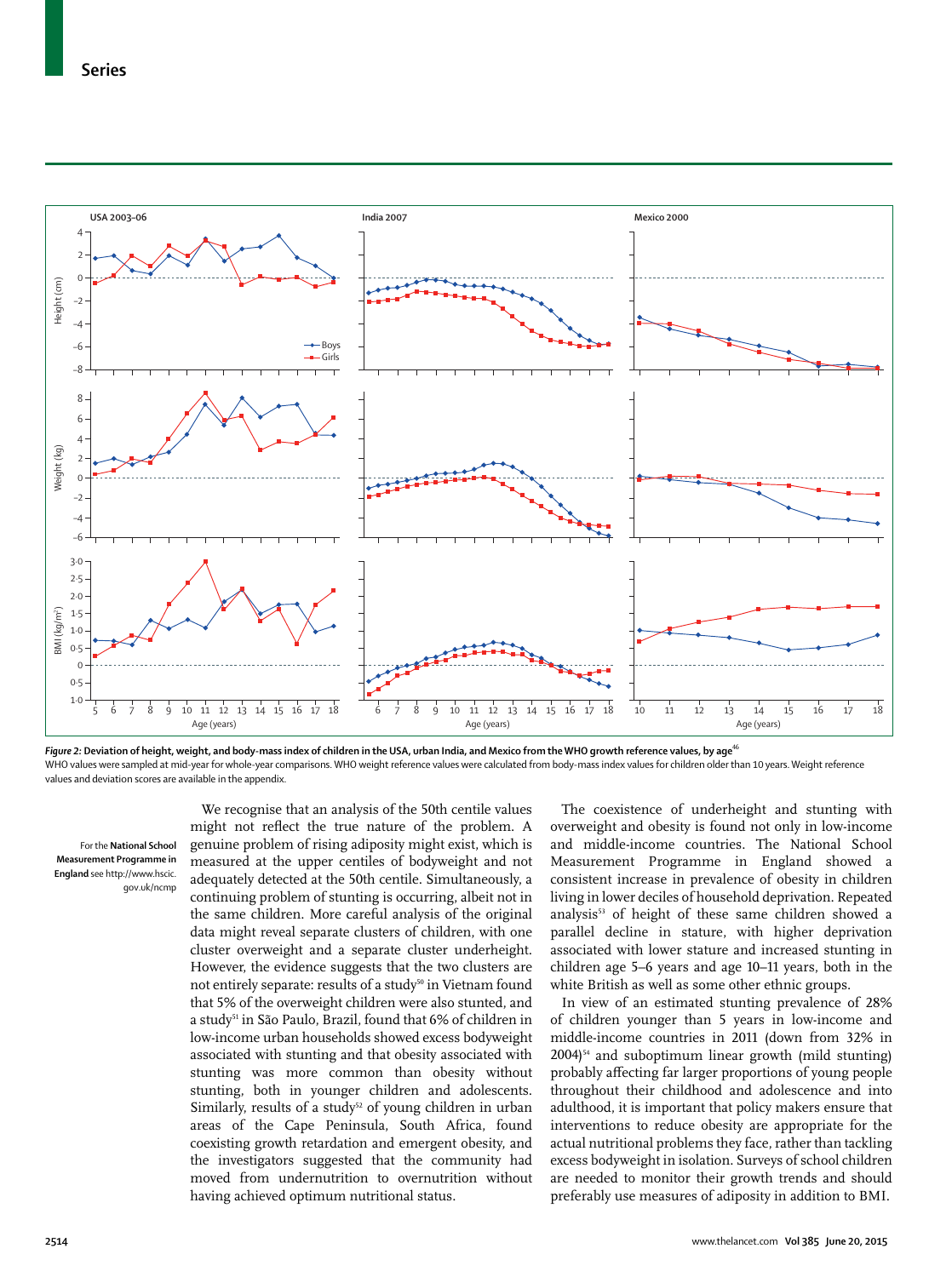## **Nutrition policies to promote healthy growth**

Whether or not suboptimum linear growth and overweight occur in the same individual, their coexistence in the same population means that care needs to be taken with nutrition policies and health promotion practices. Consideration of the messages about tackling child obesity given by policy makers, health practitioners, and kindergarten and school professionals is particularly necessary. An emphasis on weight measurement or BMI might mislead parents about the need for healthy growth, including height and muscle mass. Messages that promote the avoidance of excess weight gain might give the impression that children should be restricted in what they eat, rather than encouraged to eat healthily.

Tackling of overweight and underheight simultaneously will need a coherent nutrition policy to promote children's health and prevent poor nutrition in all its forms. Therefore, the first consideration is to ensure that anti-obesity policies will not have unintended consequences and are appropriate in populations in which there is evidence of deficiency in linear growth as well as rising adiposity. Equally, programmes to remedy undernutrition should not focus too much on weight gain per se, but rather on healthy growth, particularly linear growth, and especially at an early age.<sup>55</sup>

Findings in systematic reviews and modelling studies<sup>56,57</sup> of diets needed for optimum growth in younger children suggest that a key indicator of a healthy diet is diversity, and sources of food rich in animal protein and micronutrients. Dietary diversity reduced the incidence of stunting and improved height-for-age scores in a study<sup>58</sup> of more than 18 000 infants in southern India, and similar results are reported for Cambodia,<sup>59</sup> where consumption of animal products was also found to be protective.

Nutrient density is an important feature of dietary intake throughout childhood. Although energy demands for children reach adult levels by age 12 years, their needs for nutrients to generate lean body mass, as a proportion of the energy consumed, are higher than those for adults throughout much of childhood and adolescence. Children need nutrient-rich foods rather than high-energy foods.

Policy proposals to reduce child undernutrition are described in many papers, including that by Bhutta and colleagues<sup>60</sup> in the recent *Lancet* Series on maternal and child nutrition. While Bhutta and colleagues correctly identify issues such as "women's empowerment, agriculture, food systems, education, employment, social protection, and safety nets",<sup>60</sup> we believe that a closer look at the forces shaping food supplies is needed to tackle both undernutrition and overnutrition, both for children less than 5 years old and for children in school. We are particularly concerned that proposals to improve nutrition need to recognise the market forces behind the rapid transition from undernutrition to overnutrition and the products and their producers that shape these markets.<sup>61</sup>

Governments and development agencies might inadvertently encourage families to become dependent on mass-produced, nutrient-poor foods by encouraging their participation in the marketplace. UNICEF's retrospective review of nutrition programmes and the Millennium Development Goals<sup>62</sup> discusses problems seen in Peru (and likely to be found in many other countries), where "instead of giving attention to home gardens generally managed by women, small producers are encouraged to sell their produce and purchase foods from the market with the proceeds...the potential diversity that might have been possible through home-produced foods instead becomes sugar and fat-rich processed foods with low nutrient density". Market-making corporations also need to be held to account: the UNICEF report also notes that, regarding the progressive policies of Brazil, there is a need to recognise that some agribusiness practices "are clearly at odds with the government's pro-health, pro-equity and anti-poverty platforms".62

## **Food supplies and market controls**

Although governments and development agencies tend to focus on promotion and diversification of traditional food production, they usually say little about the threats posed by commercial markets. Experience suggests that the competitive nature of food multinationals and their rapid penetration of low-income and middle-income markets need greater recognition in international aid, development strategies, and national nutrition policies. For example, despite 20 years of public health advocacy, campaigning, and exhortation by non-governmental organisations and the World Health Assembly, breastfeeding and complementary feeding remain under continued threat from major food companies seeking to expand their markets for their formula milks and weaning products.<sup>63,64</sup>

We fear that the situation relating to breastmilk substitutes is being repeated in the feeding of older children. Campaigns by food companies impair the transfer from breastmilk to family meals by encouraging a transfer from breastmilk to highly processed foods and sweetened beverages, which contain ingredients that condition the taste buds of children to a lifetime of consuming energy-rich and nutrient-poor products.<sup>65</sup> Markets for processed infant foods are expected to grow rapidly: sales of dried and ready-to-eat commercial complementary foods are projected to rise worldwide between 2007 and 2015, from US\$3·2 billion to \$4·9 billion for dried products and from \$10·5 billion to \$14·1 billion for ready-to-eat products, and with sales in Asian countries expected to triple in value during the same period.<sup>66</sup>

Expansion of the supply of commercially produced complementary foods is matched by the promotion of commercially-branded highly processed foods to older children. Analysis of surveys of advertisements on children's television in Australia, Europe, and the USA showed high levels of promotion of products such as soft

For the *Lancet* **Series on Maternal and Child Nutrition** see http://www.thelancet.com/ series/maternal-and-childnutrition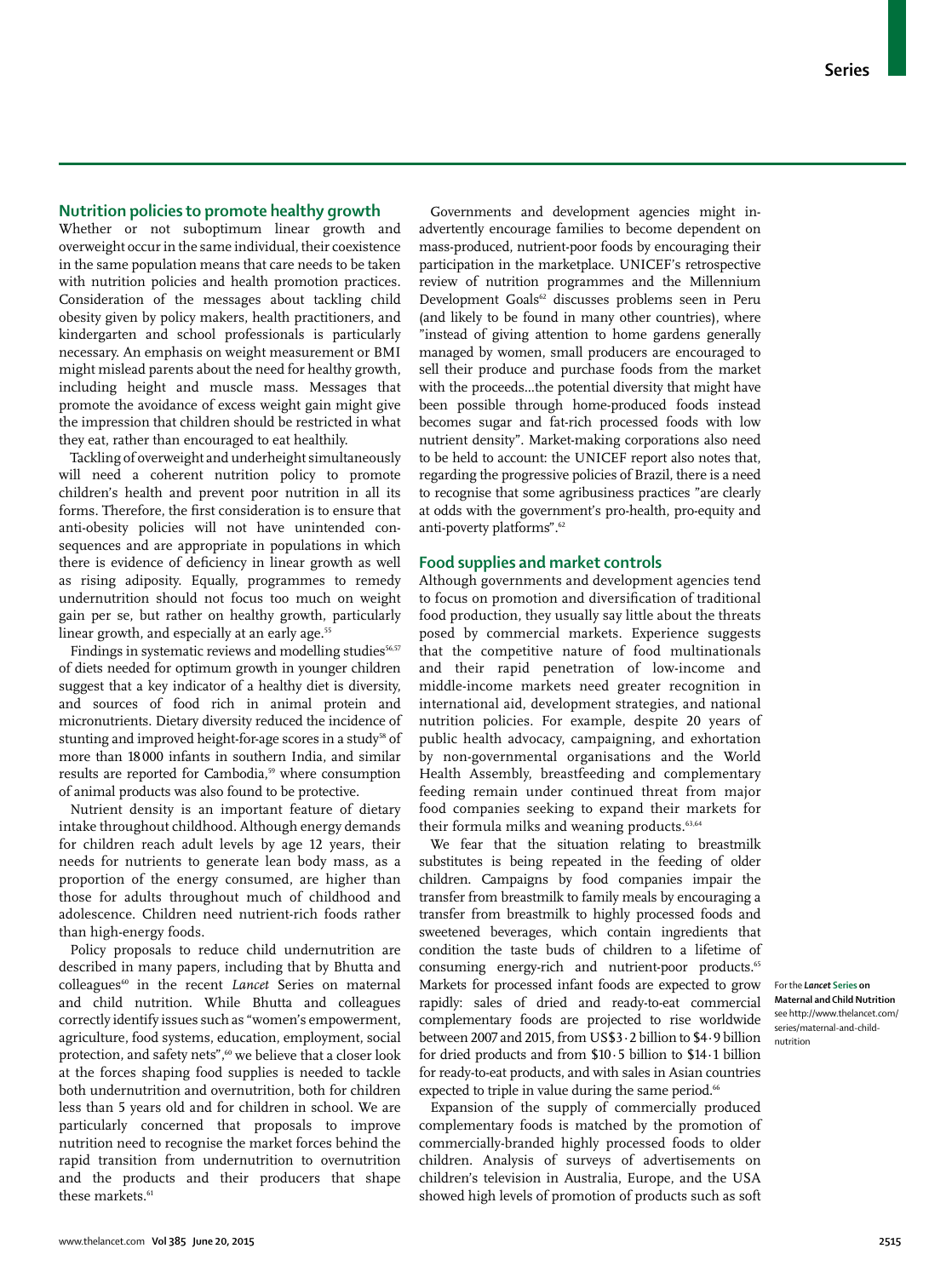For the *Lancet* **Series on Physical Activity** see http://www. thelancet.com/series/physicalactivity



*Figure 3:* **Television advertising expenditure for the two leading soft drinks companies in the pan-Arab region, 2006–12** Sources: Pan Arab Research Center 2007 and 2013.

drinks, sweetened cereals, snacks, biscuits, confectionery, and fast-food outlets for several decades,<sup>67,68</sup> and advertising is increasingly dominating the media in emerging economies. Evidence from the Middle East suggests that television advertising for food and beverages is led by soft drinks (37%), savoury snacks (24%), confectionery (21%), and fast foods (18%), particularly between 1400–2100 h, when children tend to watch television the most.<sup>69</sup> Advertisement expenditure for the two leading soft drinks companies in the region has risen more than ten-fold in 6 years (figure 3). $69,70$ 

The rise in the promotion of soft drinks shows the forces underlying the nutrition transition; the move from traditional food supplies to food supplies strongly influenced by mass produced, branded, and highly promoted products. The soft drinks sector is especially relevant because these products are closely associated with weight gain in children and adults $71$  and because the supply is dominated by a few companies. Analysis of data72 collected in 2009 shows that ten soft-drink companies accounted for 52·3% of sales worldwide, with two, The Coca-Cola Company and PepsiCo, accounting for 25·9% and 11·5% of sales, respectively. In comparison, the top ten food companies accounted for 15·2% of packaged food sales worldwide, with each individual company contributing less than 3·3%. Furthermore, whereas sales of soft drinks have been relatively static or declining in many high-income countries in recent years, worldwide sales have been increasing at  $3\%$  during  $2007-11$ ,<sup>73</sup> with much of the increase occurring in low-income and middle-income countries; Brazil has shown 6% annual increases in sales<sup>74</sup> and India 7%.<sup>75</sup>

### **Food environments and commercial interests**

Although we recognise that children need to be encouraged to take plentiful physical activity and reduce their sedentary behaviour, the focus of this

Series paper is on nutrition policies and food supplies. We recognise that physical activity in early life can help reduce stunting and encourage healthy linear growth and should be included in national health promotion policies. A *Lancet* Series on physical activity is available for the interested reader.

The series of papers by Swinburn and colleagues<sup>76</sup> for the INFORMAS project and the paper by Roberto and  $colle$ eagues $\pi$  in this Series focus on food environments as a leading factor that drives obesogenic behaviour, and argue for redesigning food choice environments to encourage people to make healthy food choices. As discussed by Hawkes and colleagues<sup>78</sup> in this Series, interventions to prevent child obesity need to be broadened to include interventions that change the nature of the food and consumer environment, including the availability, price, and formulation of different types of food products and the marketing practices that influence food choices and preference.

Although parents might be held responsible for their children's diets, multimillion dollar marketing budgets can readily undermine parental efforts to give their children healthy foods. New digital marketing techniques using social networking software, mobile phone messages, and embedded messages in web-based games and mobile phone apps, give companies access to children without parental oversight.<sup>79</sup> Further examples of children's potential exposure to marketing without parental or school supervision are developing rapidly and include interactive advert creation, behaviour profile capture, e-voucher messaging, and other novel methods to contact and engage children.<sup>80</sup>

The food industry has a special interest in targeting children. Not only can the companies influence children's immediate dietary preferences, but they also benefit from building taste preferences and brand loyalty early in life, which last into adulthood. Furthermore, the food and beverage industries as a whole have a financial investment in creating overweight. As discussed earlier, children in the USA are, on average, more than 5 kg heavier than their counterparts 30 years ago, which implies that children today consume more than 200 kcal per day (73 000 kcal per year) more than was consumed by a child in the 1970s. The additional intake of calories is needed to warm, move, and physiologically maintain the additional mass. Average expenditure spent on food per person in the USA in 2011 was  $$11.59$  per day,<sup>81</sup> and average food energy intake in 2009–10 was 2081 kcal per day,<sup>82</sup> which gives about 56 cents per 100 kcal. Thus an average excess consumption of 200 kcal per day implies purchases of excess food worth on average \$1·12 per day, or more than \$400 per year per child. With about 50 million school-age children in the USA, the combined value of their excess food consumption each year approaches \$20 billion. A high proportion of these children will continue over-consuming through adulthood, creating a market for the US food and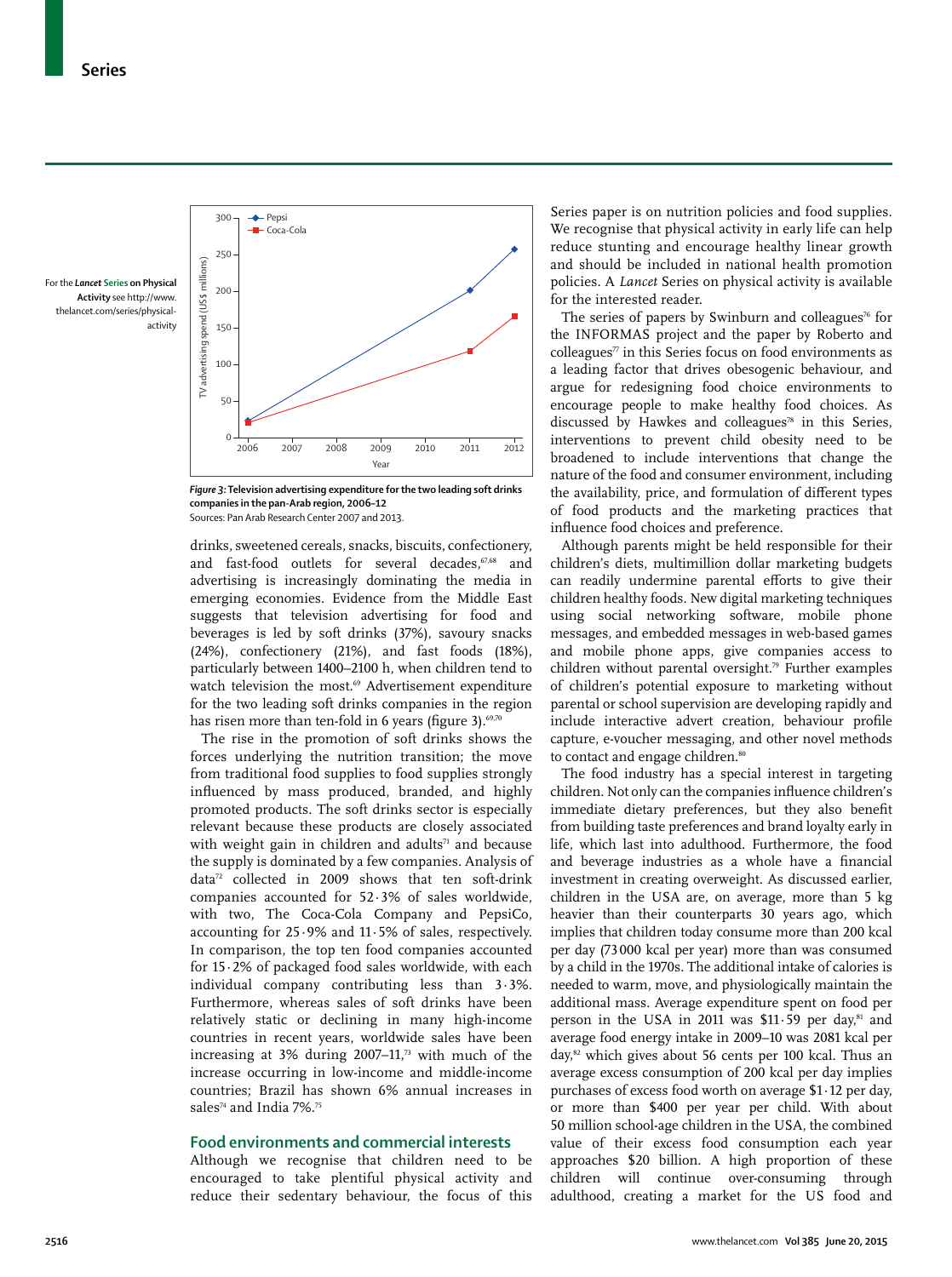beverage industry, which we estimate to be worth considerably more than \$60 billion each year.

Economic investments embedded in the creation and perpetuation of sales of food to children suggests that the debate over policies to prevent child obesity is primarily a political argument about competing economic and health interests. Proposals for controlling food environments, and especially food marketplaces, are likely to be strongly resisted, as they have been with alcohol and tobacco policy making.<sup>83,84</sup>

## **Nutrition policy, governance and accountability**

Several policy tools are available to intervene in markets for better nutrition. These include the setting of specific nutrient standards for products, the use of financial incentives and penalties to encourage reformulation, regulatory oversight of marketing activities, and the use of public-sector purchasing power to affect market prices and distribution. Further examples can be found in policy databases such as the World Cancer Research Fund International NOURISHING framework and WHO's GINA resources.

However, interventions that affect food markets need political determination to challenge industrial interests, and this will need to be accompanied by approaches to reframe the narrative of responsibility for obesity and the determinants of the food environment.<sup>61,84</sup> These tasks are not easy. For example, whereas the need to tackle children's exposure to advertising from the food industry was recognised in World Health Assembly resolutions and supported by a set of recommendations<sup>85</sup> and an implementation framework from WHO,<sup>86</sup> few countries have taken regulatory steps to protect children, and most have relied on voluntary moves by food companies, which is not sufficient to accomplish the task.<sup>87</sup>

We have been in this situation before. Considerable public health effort has been devoted to the defence of breastfeeding and the imposition of restrictions on the promotion of breastmilk substitutes. Implemented partly or fully into law in more than 60 countries, the International Code of Marketing of Breastmilk Substitutes<sup>88</sup> is an example of an international and comprehensive attempt to regulate food company marketing behaviour to protect existing highly nutritious food supplies and promote child health. We believe the need to extend this approach and greatly strengthen mechanisms for its implementation to protect the health of children of all ages is urgent. This requires a substantial change in the governance of food supplies, controls on commercial competition, and measures to protect and promote healthy food supplies.

Control of nutrition policy and the food supply is as important for prevention of stunting and short stature as it is for prevention of obesity and chronic disease: an integrated nutrition policy focuses on providing children with the means to achieve optimum growth. To

## *Panel:* **Threats to children's nutrition security**

We define nutrition security as the assured supply, availability, and affordability of adequate food for a healthy diet as well as the consumption of such food, in accordance with recommended food-based dietary guidelines. Such consumption might be jeopardised by an absence of facilities, skills, or knowledge or by persuasive messages and inducements to consume unhealthy products. Policies to ensure children's optimum growth and development need to focus both on ensuring a supply of healthful foods and that consumption is consistently promoted and fully protected from competing interests.

An example of a threat to children's food security took place in Egypt, where the prevalence of stunting among children younger than 5 years increased from 23% to 28% in the period 2005–08.<sup>89</sup> The growing prevalence of stunting was attributed, in part, to the culling of millions of chickens in response to the avian influenza outbreak in 2006. This eradication especially affected low-income households, where domestic poultry-keeping fell from nearly 100% to less than 60% of households, which, in turn, had a substantial and sustained effect on household consumption of poultry meat and eggs, especially for young children. This situation also reduced household financial resources since poultry sales accounted for a third of income for poorer families.<sup>91</sup>

Meanwhile, results of a 2011 survey of the health behaviour of teenage children in Egypt indicated that 60% of boys and 51% of girls consume one or more carbonated, sugar-sweetened drinks every day, 87% do not take regular physical activity, and 28% are sedentary for at least three hours per day.<sup>91</sup> A third of the teenagers were overweight, according to self-reported heights and weights. Indicators of the national food supply show that the number of McDonald's outlets has risen from four in 1994 to 56 in 2013, sales of Coca-Cola have increased from 18 portions per person per year in 1992 to 64 portions per person per year in 2012, and regional car ownership and television ownership have doubled in two decades.<sup>92</sup>

meet nutritional goals, integrated nutrition and health policies need to be translated into food supply targets. Food supply targets cannot be left to the whim of multinational food companies, commodity markets, and speculative financiers, but will need to be kept under tight supervision and regulation. Agricultural production and food supply targets need to be set by international governmental agencies without conflicted economic interests, with independent monitoring, and with the actions of all participants held to account. Left to the market, children's nutrition security is all too easily undermined (panel).

Immediate tasks include the monitoring of children's nutritional status and growth indicators along with the food environments and commercial food promotion experienced by children in all regions of the world. While data are being collated and assessed, a set of policy measures are needed and are to be led by the development of a strong International Code of Food Marketing to Children, an extension of the Breastmilk Substitutes code. These policy measures are to identify inappropriate marketing of foods for infants and need to be supported by the strengthened health priorities in agriculture and food supply strategies in the post-2015 development agenda. We urge member states to call upon WHO to coordinate the development of these policies and to work with UN agencies to protect and promote nutrition security for all children.

#### For the **NOURISHING**

**Framework** see http://www. wcrf.org/int/policy/ nourishing-framework For the **GINA resource** see http://www.who.int/nutrition/ gina/en/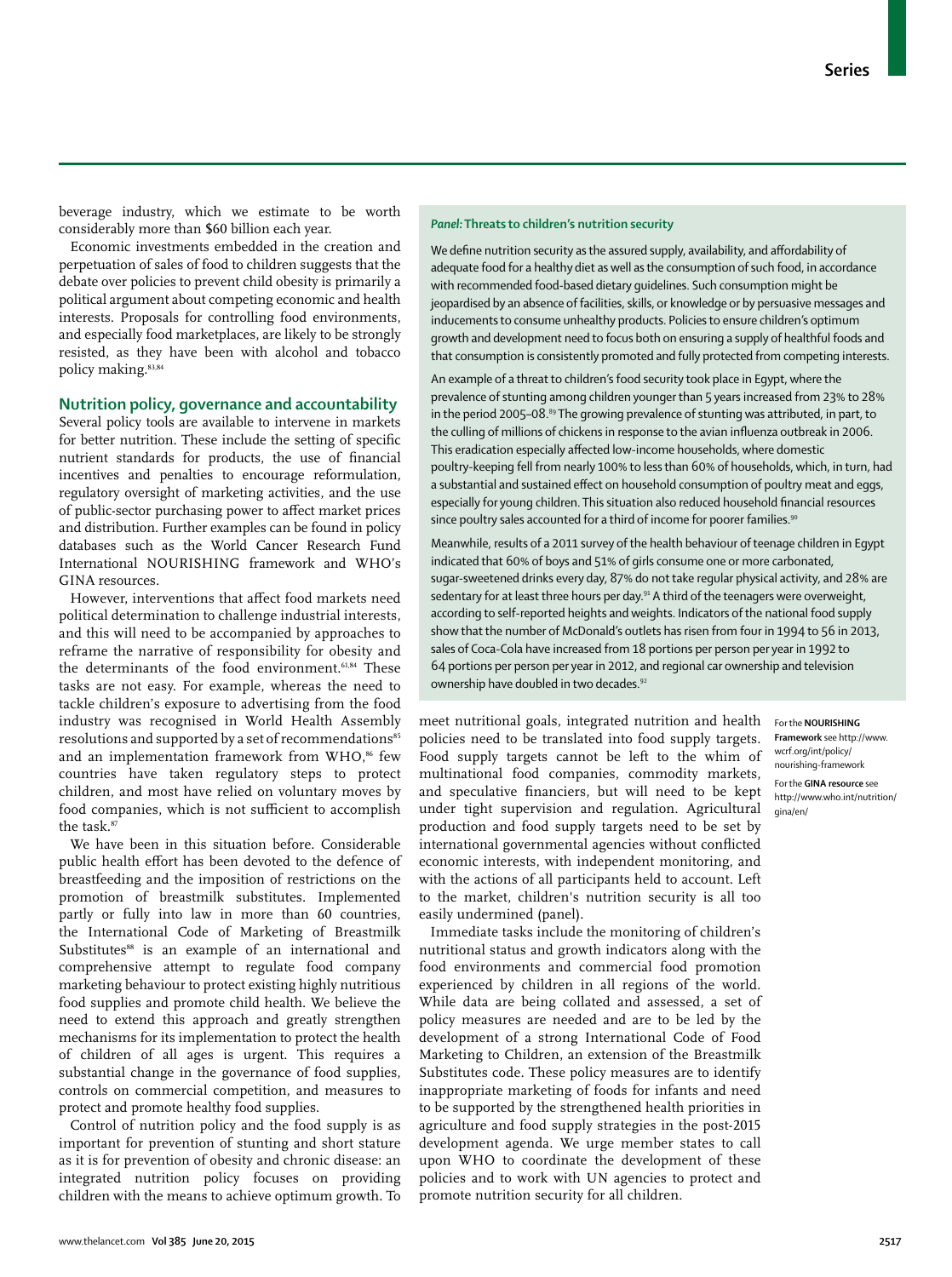#### **Contributors**

All authors jointly formulated the major concepts of this paper and approved the final version. TL wrote and edited successive versions of the paper. RJ-L provided child obesity prevalence estimates. MLM wrote the section on cost-effectiveness. KDH provided new estimates of energy balance. KM provided overall supervision. All authors provided information and references for this paper.

#### **Declaration of interests**

We declare no competing interests. The authors alone are responsible for the views expressed in this paper, and they do not necessarily represent the views or policies of the institutions with which they are affiliated.

#### **Acknowledgments**

The work for this paper was supported by the World Obesity Federation, formerly the International Association for the Study of Obesity (IASO). Additional work was done in part for the Envision Project, supported by the US National Collaborative on Childhood Obesity Research, which coordinates childhood obesity research across the National Institutes of Health (NIH), Centers for Disease Control and Prevention (CDC), US Department of Agriculture, and the Robert Wood Johnson Foundation (RWJF). The work was also supported in part by grants from RWJF (grant 260639), CDC (U48/DP00064) and NIH (1R01HD064685–01A1, U54HD070725), including the Nutrition and Obesity Policy, Research and Evaluation Network, and the Office of Behavioural and Social Sciences Research of NIH. We thank Faten Ben Abdelaziz of WHO Regional Office for the Eastern Mediterranean for comments and advice on the manuscript and for regional media advertising data. We thank Caroline Hancock for sharing her MSc in Public Health dissertation. We thank Jaap Seidell and Carolyn Summerbell for their comments on an earlier version of the manuscript, and to the anonymous reviewers of the submitted drafts.

#### **References**

- 1 Department of Health, Chief Medical Officer. Annual report of the Chief Medical Officer. On the state of the public's health. London: Stationery Office, 2002.
- 2 WHO. Resolutions and decisions, sixty-sixth World Health Assembly, 20–27 May 2013. WHA66/2013/REC/1. Geneva: World Health Organization, 2013.
- 3 Wang Y, Wu Y, Wilson RF, et al. Childhood obesity prevention programs: comparative effectiveness review and meta-analysis. Comparative effectiveness review no. 115. Rockville, MD: Agency for Healthcare Research and Quality; 2013. http://www.ncbi.nlm.nih. gov/books/NBK148737/ (accessed Jan 7, 2015).
- Nixon CA, Moore HJ, Douthwaite W, et al. Identifying effective behavioural models and behaviour change strategies underpinning preschool- and school-based obesity prevention interventions aimed at 4-6-year-olds: a systematic review. *Obes Rev* 2012; **13:** 106–17.
- 5 Khambalia AZ, Dickinson S, Hardy LL, Gill T, Baur LA. A synthesis of existing systematic reviews and meta-analyses of school-based behavioural interventions for controlling and preventing obesity. *Obes Rev* 2012; **13:** 214–33.
- Larson N, Ward DS, Neelon SB, Story M. What role can child-care settings play in obesity prevention? A review of the evidence and call for research efforts. *J Am Diet Assoc* 2011; 111: 1343-62.
- Flynn MA, McNeil DA, Maloff B, et al. Reducing obesity and related chronic disease risk in children and youth: a synthesis of evidence with 'best practice' recommendations. *Obes Rev* 2006; **7:** 7–66.
- 8 Dixon B, Peña MM, Taveras EM. Lifecourse approach to racial/ ethnic disparities in childhood obesity. *Adv Nutr* 2012; **3:** 73–82.
- 9 Huang TT-K, Cawley JH, Ashe M, et al. Mobilisation of public support for policy actions to prevent obesity. *Lancet* 2015; published online Feb 19. http://dx.doi.org/10.1016/S0140- 6736(14)61743-8.
- 10 Lobstein T, Swinburn B. Health promotion to prevent obesity: evidence and policy needs. In: McQueen D, Jones C, eds. Global perspectives on health promotion effectiveness. New York: Springer Science & Business Media, 2007: 125–50.
- 11 Cawley J. The cost-effectiveness of programs to prevent or reduce obesity: the state of the literature and a future research agenda. *Arch Pediatr Adolesc Med* 2007; **161:** 611–14.
- 12 Moodie M, Carter R. Economic evaluation of obesity interventions. In: Waters E, Seidell J, Swinburn B, Uauy R, eds. Community-based obesity prevention: evidence, practice and policy. Oxford, UK: Blackwell Publishing, 2010.
- 13 Oude Luttikhuis H, Baur L, Jansen H, et al. Interventions for treating obesity in children. *Cochrane Database Syst Rev* 2009; **1:** CD001872.
- 14 John J, Wolfenstetter SB, Wenig CM. An economic perspective on childhood obesity: recent findings on cost of illness and cost effectiveness of interventions. *Nutrition* 2012; 28: 829-39.
- 15 National Institute for Health and Care Excellence (NICE). Whole system approaches to obesity prevention. Review of cost-effectiveness evidence. London: NICE, 2011.
- 16 National Institute for Health and Care Excellence (NICE). Obesity: full guideline, section 6- health economics. Evidence statements and reviews: CG43. London: NICE, 2007.
- Magnus A, Haby MM, Carter R, Swinburn B. The cost-effectiveness of removing television advertising of high-fat and/or high-sugar food and beverages to Australian children. *Int J Obes (Lond)* 2009; **33:** 1094–102.
- 18 Department of Health, Victoria, Australia. ACE-Obesity. Assessing cost-eff ectiveness of obesity interventions in children and adolescents. Summary of results. Melbourne: State Government of Victoria, 2006.
- 19 Wang LY, Gutin B, Barbeau P, et al. Cost-effectiveness of a school-based obesity prevention program. *J Sch Health* 2008; **78:** 619–24.
- 20 Moodie ML, Herbert JK, de Silva-Sanigorski AM, et al. The cost-effectiveness of a successful community-based obesity prevention program: the Be Active Eat Well program. *Obesity (Silver Spring)* 2013; **21:** 2072–80.
- 21 McAuley KA, Taylor RW, Farmer VL, et al. Economic evaluation of a community-based obesity prevention program in children: the APPLE project. *Obesity (Silver Spring)* 2010; **18:** 131–36.
- 22 Moya Martínez P, Sánchez López M, López Bastida J, et al. [Cost-eff ectiveness of an intervention to reduce overweight and obesity in 9-10-year-olds. The Cuenca study]. *Gac Sanit* 2011; **25:** 198–204 (in Spanish).
- 23 Brown HS 3rd, Pérez A, Li YP, Hoelscher DM, Kelder SH, Rivera R. The cost-effectiveness of a school-based overweight program. *Int J Behav Nutr Phys Act* 2007; **4:** 47.
- 24 Wang LY, Yang Q, Lowry R, Wechsler H. Economic analysis of a school-based obesity prevention program. *Obes Res* 2003; **11:** 1313–24.
- 25 Kalavainen M, Karjalainen S, Martikainen J, Korppi M, Linnosmaa I, Nuutinen O. Cost-effectiveness of routine and group programs for treatment of obese children. *Pediatr Int* 2009; **51:** 606–11.
- 26 Ananthapavan J, Moodie M, Haby M, Carter R. Assessing cost-effectiveness in obesity: laparoscopic adjustable gastric banding for severely obese adolescents. *Surg Obes Relat Dis* 2010; **6:** 377–85.
- Moodie M, Haby M, Wake M, Gold L, Carter R. Cost-effectiveness of a family-based GP-mediated intervention targeting overweight and moderately obese children. *Econ Hum Biol* 2008; **6:** 363–76.
- 28 Hollingworth W, Hawkins J, Lawlor DA, Brown M, Marsh T, Kipping RR. Economic evaluation of lifestyle interventions to treat overweight or obesity in children. *Int J Obes (Lond)* 2012; **36:** 559–66.
- 29 Goldfield GS, Epstein LH, Kilanowski CK, Paluch RA, Kogut-Bossler B. Cost-eff ectiveness of group and mixed family-based treatment for childhood obesity. *Int J Obes Relat Metab Disord* 2001; **25:** 1843–49.
- 30 Moodie ML, Carter RC, Swinburn BA, Haby MM. The cost-effectiveness of Australia's Active After-School Communities program. *Obesity (Silver Spring)* 2010; **18:** 1585–92.
- 31 Moodie M, Haby MM, Swinburn B, Carter R. Assessing cost-effectiveness in obesity: active transport program for primary school children—TravelSMART schools curriculum program. *J Phys Act Health* 2011; **8:** 503–15.
- 32 Moodie M, Haby M, Galvin L, Swinburn B, Carter R. Cost-effectiveness of active transport for primary school children—Walking School Bus program. *Int J Behav Nutr Phys Act* 2009; **6:** 63.
- 33 WHO Technical Report Series 894. Obesity: Preventing and managing the global epidemic. Geneva: World Health Organization, 2000.
- 34 Haby MM, Carter R, Swinburn B, et al. New approaches to Assessing Cost-Effectiveness of obesity interventions in children and adolescents. (ACE-Obesity project). *Int J Obes* 2006; **30:** 1463–75.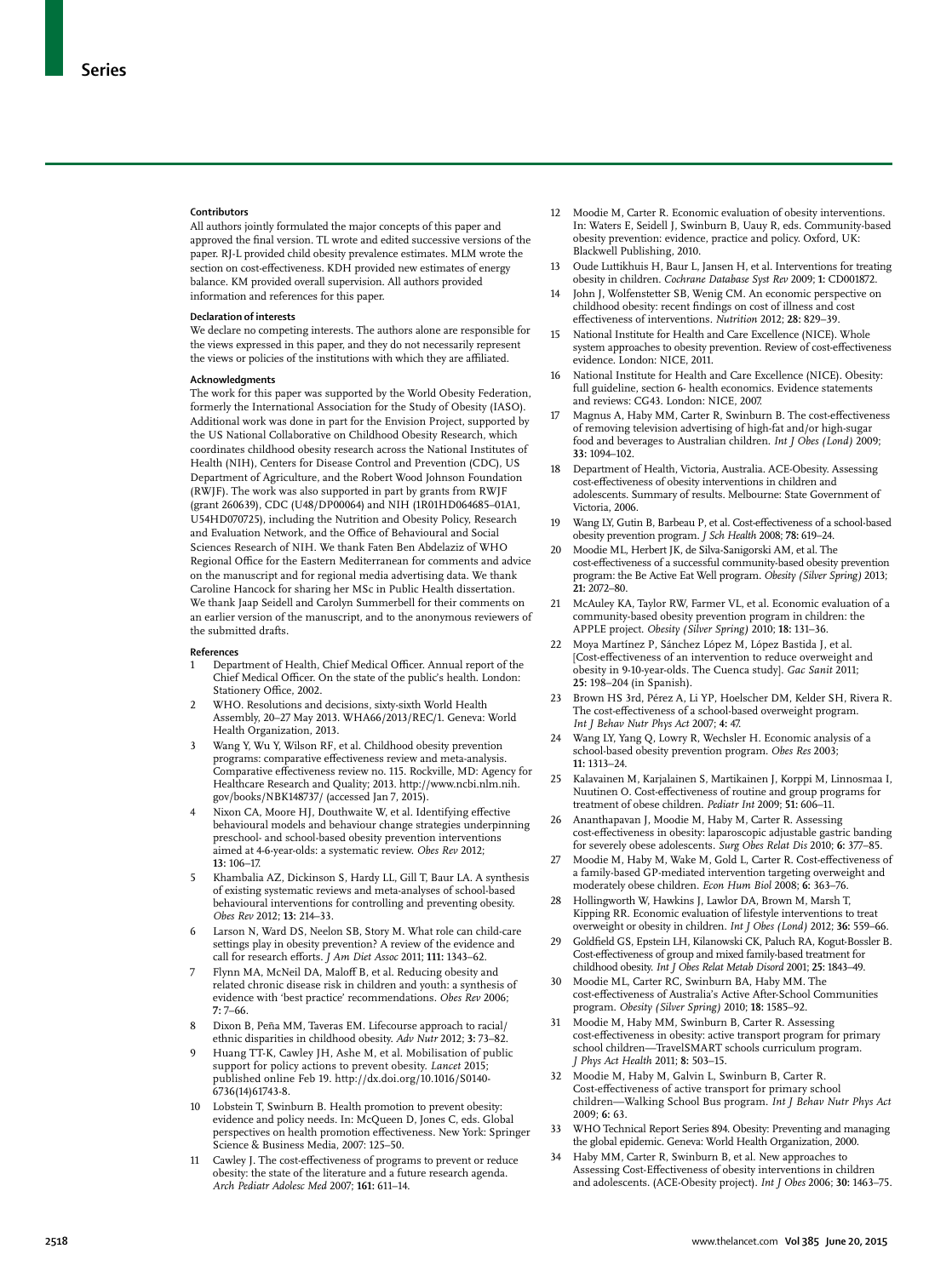- 35 Keating CL, Moodie ML, Richardson J, Swinburn BA. Utility-based quality of life of overweight and obese adolescents. *Value Health* 2011; **14:** 752–58.
- Keating CL, Moodie ML, Swinburn BA. The health-related quality of life of overweight and obese adolescents—a study measuring body mass index and adolescent-reported perceptions. *Int J Pediatr Obes* 2011; **6:** 434–41.
- 37 Puhl RM, Latner JD. Stigma, obesity, and the health of the nation's children. *Psychol Bull* 2007; **133:** 557–80.
- 38 Wang YC, McPherson K, Marsh T, Gortmaker SL, Brown M. Health and economic burden of the projected obesity trends in the USA and the UK. *Lancet* 2011; **378:** 815–25.
- 39 Waters E, de Silva-Sanigorski A, Hall BJ, et al. Interventions for preventing obesity in children. *Cochrane Database Syst Rev* 2011; **12:** CD001871.
- 40 Ogden CL, Fryar CD, Carroll MD, Flegal KM. Mean body weight, height, and body mass index, United States 1960–2002. Advance data from vital and health statistics, no 347. Hyattsville, MD: National Center for Health Statistics, 2004.
- 41 McDowell MA, Fryar CD, Ogden CL, Flegal KM. Anthropometric reference data for children and adults: United States, 2003–2006. National health statistics reports; no 10. Hyattsville, MD: National Center for Health Statistics, 2008.
- 42 Hall KD. Modeling metabolic adaptations and energy regulation in humans. *Annu Rev Nutr* 2012; **32:** 35–54.
- 43 Lin BH, Smith TA, Lee JY, Hall KD. Measuring weight outcomes for obesity intervention strategies: the case of a sugar-sweetened beverage tax. *Econ Hum Biol* 2011; **9:** 329–41.
- Hall KD, Sacks G, Chandramohan D, et al. Quantification of the eff ect of energy imbalance on bodyweight. *Lancet* 2011; **378:** 826–37.
- 45 Hall KD, Butte NF, Swinburn BA, Chow CC. Dynamics of childhood growth and obesity: development and validation of a quantitative mathematical model. *Lancet Diabetes Endocrinol* 2013; **1:** 97–105.
- 46 WHO. Growth reference data for 5-19 years. Geneva: World Health Organization, 2013. http://www.who.int/childgrowth/en/ (accessed Jan 7, 2015).
- 47 Khadilkar VV, Khadilkar AV, Cole TJ, Sayyad MG. Crosssectional growth curves for height, weight and body mass index for affluent Indian children, 2007. *Indian Pediatr* 2009; **46:** 477–89.
- 48 Del-Rio-Navarro BE, Velazquez-Monroy O, Santos-Preciado JI, et al. Mexican anthropometric percentiles for ages 10-18. *Eur J Clin Nutr* 2007; **61:** 963–75.
- 49 del Río-Navarro BE, Velázquez-Monroy O, Sánchez-Castillo CP, et al, and the Encuesta Nacional de Salud 2000 Working Group, National Health Survey 2000. The high prevalence of overweight and obesity in Mexican children. *Obes Res* 2004; **12:** 215–23.
- 50 Le Nguyen BK, Le Thi H, Nguyen Do VA, et al. Double burden of undernutrition and overnutrition in Vietnam in 2011: results of the SEANUTS study in 0·5-11-year-old children. *Br J Nutr* 2013; **110:** S45–56.
- 51 Sawaya AL, Dallal G, Solymos G, et al. Obesity and malnutrition in a Shantytown population in the city of São Paulo, Brazil. *Obes Res* 1995; **3:** 107s–15s.
- 52 Steyn K, Bourne L, Jooste P, Fourie JM, Rossouw K, Lombard C. Anthropometric profile of a black population of the Cape Peninsula in South Africa. *East Afr Med J* 1998; **75:** 35–40.
- 53 Hancock C. What effect does socioeconomic status have on the height of the current child population in England?. MSc thesis, Oxford Brookes University, 2013.
- 54 Black RE, Victora CG, Walker SP, et al. Maternal and child undernutrition and overweight in low-income and middle-income countries. *Lancet* 2013; **382:** 427–51.
- 55 Uauy R, Kain J, Mericq V, Rojas J, Corvalán C. Nutrition, child growth, and chronic disease prevention. *Ann Med* 2008; **40:** 11–20.
- 56 Working Group on Infant and Young Child Feeding Indicators. Developing and validating simple indicators of dietary quality and energy intake of infants and young children in developing countries: summary of findings from analysis of 10 data sets. Food and Nutrition Technical Assistance Project. Washington, DC: Academy for Educational Development, 2006.
- 57 Santika O, Fahmida U, Ferguson EL. Development of food-based complementary feeding recommendations for 9- to 11-month-old peri-urban Indonesian infants using linear programming. *J Nutr* 2009; **139:** 135–41.
- 58 Menon P, Bamezai A, Subandoro A, Ayoya MA, Aguayo V. Age-appropriate infant and young child feeding practices are associated with child nutrition in India: insights from nationally representative data. *Matern Child Nutr* 2013; published online April 5. DOI:10.1111/mcn.12036.
- 59 Darapheak C, Takano T, Kizuki M, Nakamura K, Seino K. Consumption of animal source foods and dietary diversity reduce stunting in children in Cambodia. *Int Arch Med* 2013; **6:** 29.
- 60 Bhutta ZA, Das JK, Rizvi A, et al, and the *Lancet* Nutrition Interventions Review Group, and the Maternal and Child Nutrition Study Group. Evidence-based interventions for improvement of maternal and child nutrition: what can be done and at what cost? *Lancet* 2013; **382:** 452–77.
- 61 Stuckler D, McKee M, Ebrahim S, Basu S. Manufacturing epidemics: the role of global producers in increased consumption of unhealthy commodities including processed foods, alcohol, and tobacco. *PLoS Med* 2012; **9:** e1001235.
- Levinson FJ, Balarajan Y. Addressing malnutrition multisectorally: what have we learned from recent international experience? UNICEF Nutrition Working Paper. New York: UNICEF and MDG Achievement Fund, 2013.
- 63 Keen YJ, Allain A, Razak RA. Breaking the rules, stretching the rules 2010: evidence of violation of the International Code of Marketing of Breastmilk Substitutes and subsequent resolutions. Penang: International Code Documentation Centre, International Baby Food Action Network, 2010.
- Smith J, Blake M. Infant food marketing strategies undermine effective regulation of breast-milk substitutes: trends in print advertising in Australia, 1950–2010. *Aust N Z J Public Health* 2013; **37:** 337–44.
- 65 WHO. Meeting report of first meeting of the WHO scientific and technical advisory group on inappropriate promotion of foods for infants and young children. Geneva: World Health Organization, 2013. http://www.who.int/nutrition/publications/STAGmeeting\_ report/en/ (accessed Jan 7, 2015).
- 66 Internal Markets Bureau. Global pathfinder report: baby food market indicator report. Ottawa: Agriculture and Agri-Food Canada, 2011.
- Lobstein T, Dibb S. Evidence of a possible link between obesogenic food advertising and child overweight. *Obes Rev* 2005; **6:** 203–08.
- 68 Kelly B, Halford JC, Boyland EJ, et al. Television food advertising to children: a global perspective. *Am J Public Health* 2010; **100:** 1730–36.
- 69 Anon. Pan Arab Research Center, Safat, Kuwait. Online market information database. http://arabresearch.iniquus.com/ KnowledgeBase.aspx (accessed Jan 7, 2015).
- 70 Anon. PARC Year Book 2007. Safat, Kuwait: Pan Arab Research Center, 2007. http://arabresearch.iniquus.com/Docs/PDFs/ PARCBookY2007.pdf (accessed Jan 7, 2015).
- 71 Malik VS, Pan A, Willett WC, Hu FB. Sugar-sweetened beverages and weight gain in children and adults: a systematic review and meta-analysis. *Am J Clin Nutr* 2013; **98:** 1084–102.
- Alexander E, Yach D, Mensah GA. Major multinational food and beverage companies and informal sector contributions to global food consumption: implications for nutrition policy. *Global Health* 2011; **7:** 26.
- 73 Anon. Global Soft Drinks. London: MarketLine, 2013. http:// marketpublishers.com/report/consumers\_goods/food\_beverage/ global\_soft\_drinks.html (accessed Jan 7, 2015).
- 74 Anon. Brazil—soft drinks. Industry profile. London: MarketLine, 2013. http://store.marketline.com/Product/brazil\_soft\_ drinks?productid=MLIP1415-0005 (accessed Jan 7, 2015).
- 75 Anon. Soft drinks industry in India. New Delhi: NIIR Project Consultancy Services, 2012. http://www.niir.org/information/ content.phtml?content=184 (accessed Sept 3, 2014).
- Swinburn B, Sacks G, Vandevijvere S, et al. INFORMAS (International Network for Food and Obesity/non-communicable diseases Research, Monitoring and Action Support: overview and key principles. *Obes Rev* 2013; **14:** 1–12.
- Roberto CA, Swinburn B, Hawkes C, et al. Patchy progress on obesity prevention: emerging examples, entrenched barriers, and new thinking. *Lancet* 2015; published online Feb 19. http://dx.doi. org/10.1016/S0140-6736(14)61744-X.
- Hawkes C, Smith TG, Jewell J, et al. Smart food policies for obesity prevention. *Lancet* 2015; published online Feb 19. http://dx.doi. org/10.1016/S0140-6736(14)61745-1.